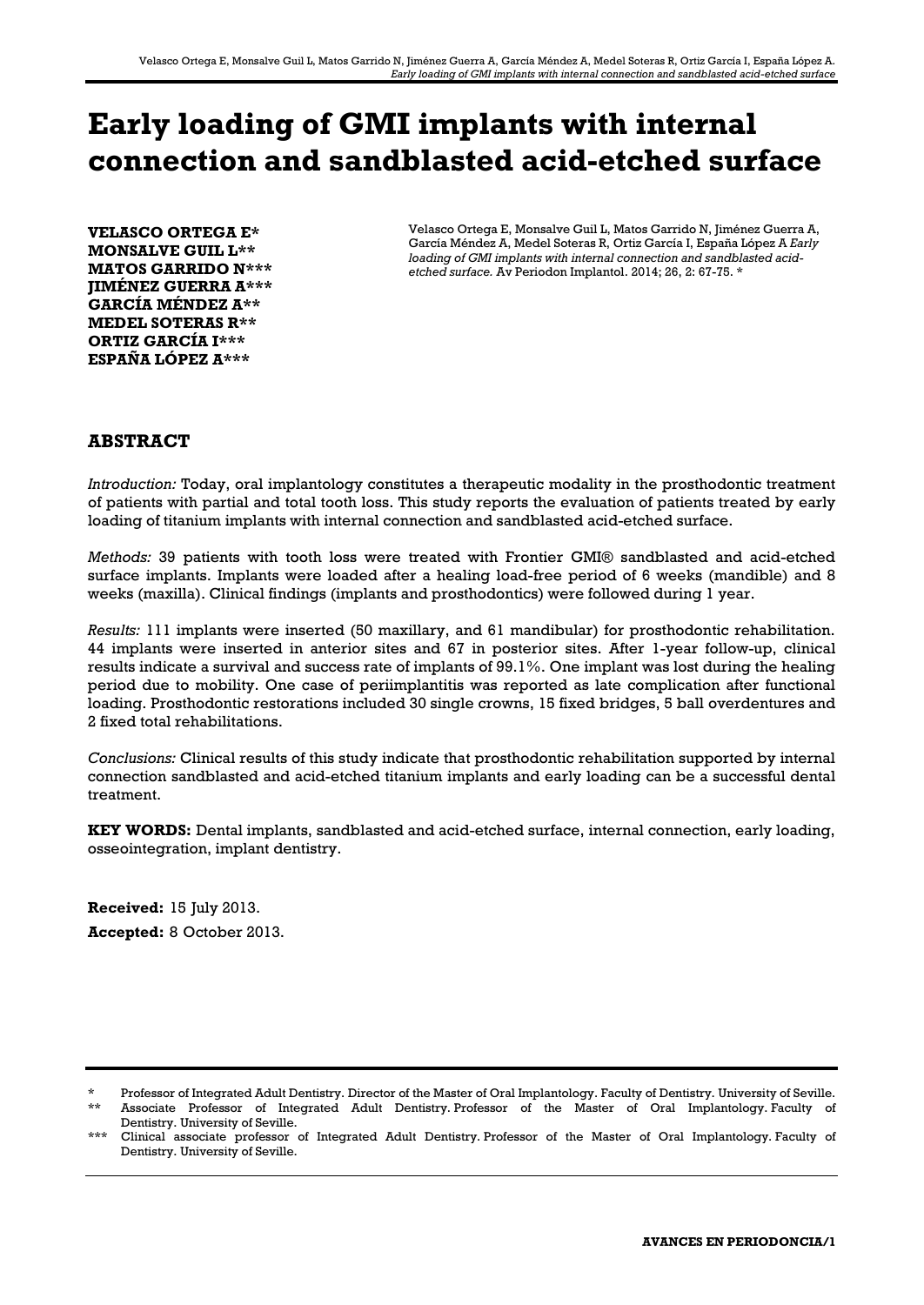# **INTRODUCTION**

Oral implantology has had a major impact on the dental profession as it is a predictable and successful therapeutic technique in the treatment of patients with partial or total edentulism. In this regard, progress in comprehensive patient diagnosis, treatment planning, basic and advanced surgical techniques and in the various prosthetic options (crowns, bridges, fixed and overdenture restorations) have developed oral implantology until it has become a regular dental treatment (1-6).

Early indications of osseointegrated dental implants and accumulated clinical experience were the result of treatment in totally edentulous patients by inserting some implants and rehabilitation with a full hybrid screw prosthesis (7). Subsequently, implant treatment has been applied to patients with partial and single tooth loss, proving to be a successful alternative to removable and fixed partial dentures in both the maxilla and the mandible (4-6).

Osseointegration as a biological phenomenon was originally described in the classic Brånemark protocol, according to a surgical technique in two phases and a healing period of 3-6 months without functional loading of threaded smooth surface titanium implants (7). In this regard, it was advocated that premature loading could interfere with the bone bonding to the titanium surface of the implant, leading to fibrous encapsulation (8). However, further experimental and clinical research has shown that, using various surgical and prosthetic protocols, early loading *per se* does not prevent osseointegration as long as micromotion is reduced during healing with improved primary stability of the implant (8).

Advances in the macroscopic implant design have led to the introduction of new systems with a more self-tapping macroscopic structure providing increased primary stability (9). Moreover, certain macroscopic changes in the implants, especially in the cervical area, besides increasing primary stability, can help maintain better health of peri-implant bone tissue and retain a more favourable marginal bone level (10).

Furthermore, the development of treated surfaces on the implants shows that a rougher surface (eg. sandblasting and acid etching) promotes osseointegration and reduces healing time, allowing early loading of implants through the corresponding prosthetic restoration (11 -15).

The aim of this study was the clinical evaluation and follow-up of the treatment with early loaded GMI sandblasted and acid-etched surface implants.

# **PATIENTS AND METHODS**

This study was conducted by professors teaching Integrated Adult Dentistry and a Master in Oral Implantology at the University of Seville Faculty of Dentistry.

Prior to the study, patients with severe systemic disorders that could compromise osseointegration were excluded. The selected patients were adults of both sexes. All patients had partial or total tooth loss. All patients selected for the study were informed of the implant treatment protocol, the surgical and prosthetic aspects, the timing and monitoring of treatment, as well as the possibility of complications and implant loss. The patients gave their authorization for the implant treatment via informed consent. Before the treatment, all the patients were evaluated radiographically, with a panoramic radiography (ortopantomography) and with cone beam computed tomography when required.

Success criteria and implant survival were those recommended by van Steenberghe et al. (16). In this sense, survival was defined as the permanent presence of the implants in their original location even without clinical value or causing adverse effects. The criteria for implant success are detailed in Table 1.

## **Surgery**

An hour before surgery, patients began a preventive antibiotic regimen (amoxicillin + clavulanate) for one week. All patients received local anesthesia. All implants used in this study

| <b>TABLE 1.- DISTRIBUTION OF</b><br><b>IMPLANTS BY LOCATION</b> |          |             |              |  |  |  |
|-----------------------------------------------------------------|----------|-------------|--------------|--|--|--|
|                                                                 | Implants |             |              |  |  |  |
|                                                                 | Front    | <b>Back</b> | <b>Total</b> |  |  |  |
| Maxilla                                                         | 21       | 29          | 50           |  |  |  |
| Mandible                                                        | 23       | 38          | 61           |  |  |  |
| Total                                                           | 44       | 67          | 111          |  |  |  |

were Frontier® (Global Medical Implants, Barcelona, Spain) with internal threaded connection and sandblasted and etched surface. All implants were stable after insertion. Site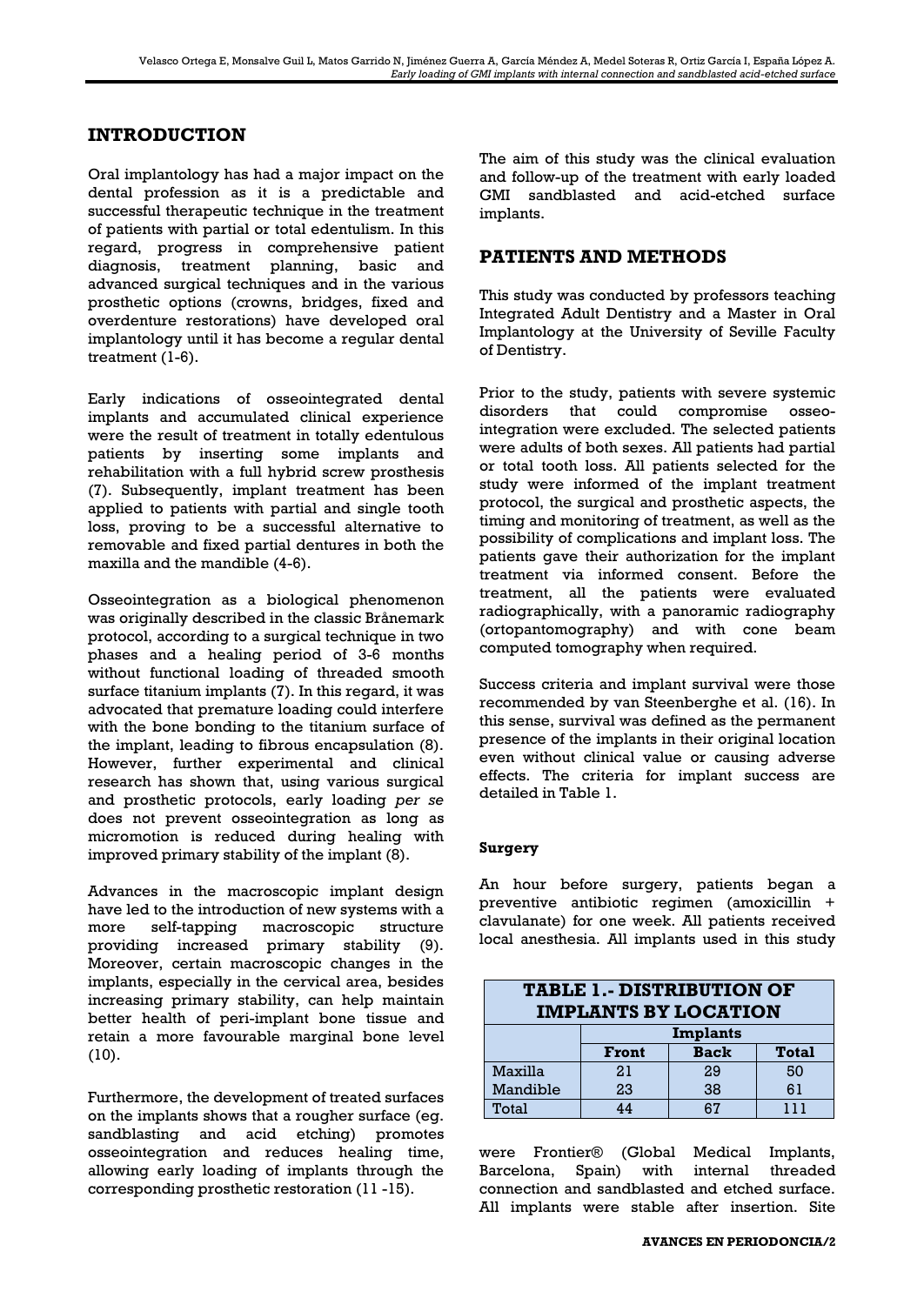preparation and insertion of the implants was performed according to the standard protocol with consecutive conventional cutters from smallest to largest diameter, at a constant speed of 800 rpm. One week later, sutures were removed and patients were advised to rinse daily with chlorhexidine for the first 30 days (Figures 1- 4).

## **Prosthodontics**

At 6 weeks (in mandible) and 8 weeks (in maxilla) after insertion of the implants, functional early loading of the implants was performed by placing the appropriate implant prosthesis (Figures 5 and 6). The clinical follow-up time after the functional implant loading time was 12 months.



**Fig. 1:** *Flap surgery for implant insertion replacing the lower left first molar.*



**Fig. 2:** *Clinical appearance of internal connection implant inserted.*

#### **Statistical Analysis**

Descriptive statistics of the clinical findings of the study were carried out with reference to the patients' demographic variables, survival, success, complications and loss of implants as well as any prosthetic restorations made.

## **RESULTS**

#### **Patients**

39 patients with tooth loss (21 men and 18 women) participated in the study with a mean age of 45.3 years (range: 25-73 years); 6 patients (15.4%) were edentulous; 7 patients (18%) had some kind of controlled systemic disease (hypertension, diabetes); 8 patients (20.5%) were smokers.

#### **Implants**

A total of 111 Frontier GMI® implants were inserted into the corresponding 39 patients; 50 implants (45%) were inserted in the upper jaw and 61 implants (55%) in the lower jaw; 44 implants (39.6%) were inserted in the anterior region (incisor and canine replacement) and 67 implants (60.4%) in the posterior region (premolar and molar replacement) (Table 1).

Fifty nine implants (53.2%) were submerged (double surgery), while 52 implants (46.8%) were non-submerged (single surgery); 102 implants (92.8%) were inserted by basic implant surgery, while 8 implants (7.2%) were inserted using complex techniques (osteotomes, grafts, GBR).

Of the implants used, 6 were  $\varnothing$  3.3 mm; 45 were Ø 3.75 mm; 42 were Ø 4.25 mm and 18 were Ø4.75 mm. Regarding length, 83 implants of 11.5 mm were inserted, 26 of 10 mm and 2 of 8 mm (Table 2). All implants were inserted in a deferred load, a minimum of 6 months after tooth extraction.

An immediate complication was: an implant (0.9%) was moving upon clinical examination during the functional load-free healing phase and was removed. Late complications included a case of periimplantitis that was treated with bone regeneration. There was no implant loss after functional loading thanks to an appropriate prosthetic restoration during clinical follow-up.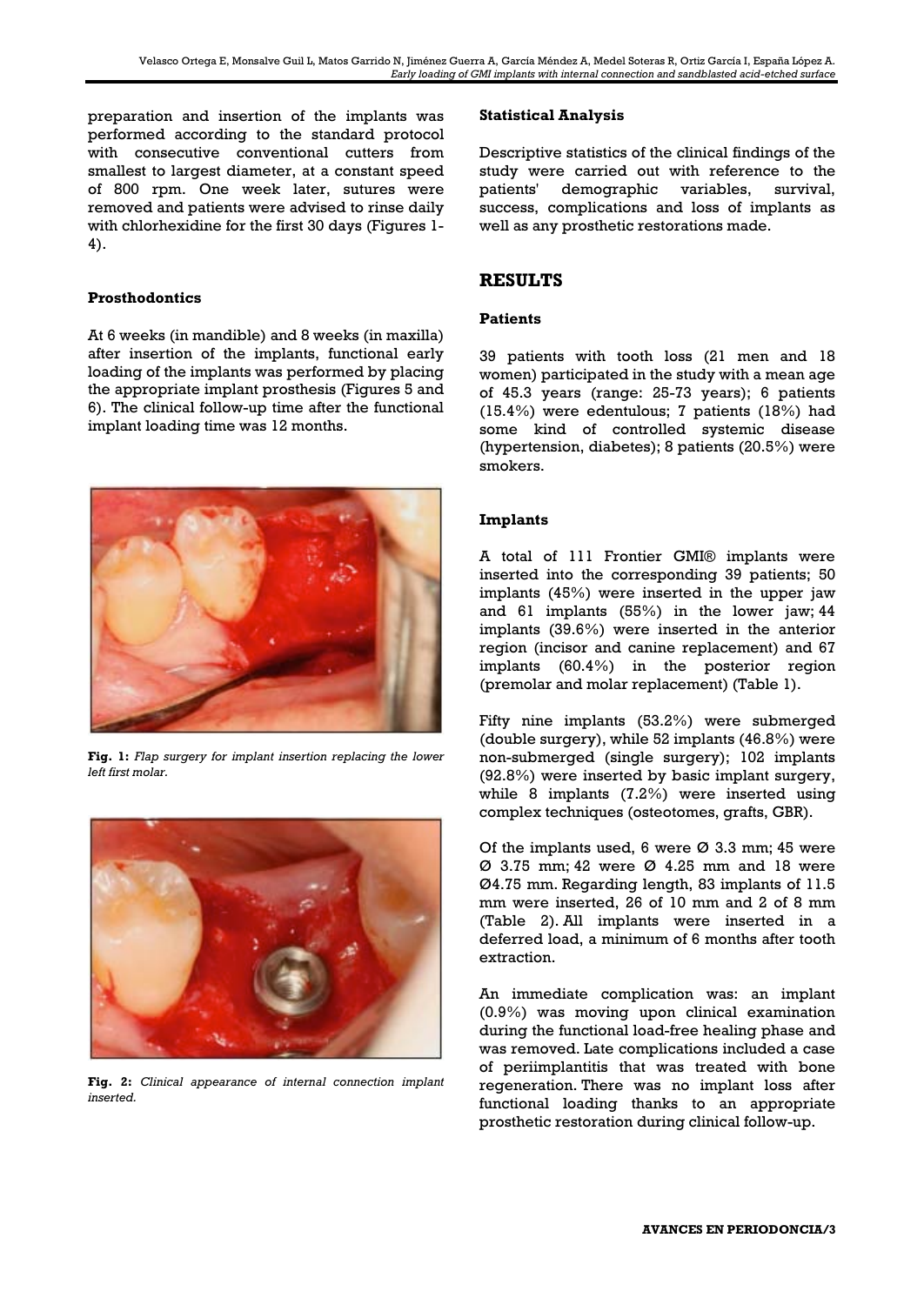

**Fig. 3:** *Clinical appearance of the suture around the implant.*

**TABLE 2.-DISTRIBUTION** 

| <b>ACCORDING TO IMPLANT</b><br><b>DIAMETER AND LENGTH</b> |         |                 |                   |              |  |
|-----------------------------------------------------------|---------|-----------------|-------------------|--------------|--|
|                                                           | Length  |                 |                   |              |  |
| <b>Diameter</b>                                           | 8 mm    | $10 \text{ mm}$ | $11.5 \text{ mm}$ | <b>Total</b> |  |
| $3.30$ mm                                                 |         | 2 impl.         | 4 impl.           | 6 impl.      |  |
| 3.75 mm                                                   |         | 8 impl.         | 37 impl.          | 45 impl.     |  |
| 4.25 mm                                                   |         | 7 impl.         | 35 impl           | 42 impl.     |  |
| 4.75 mm                                                   | 2 impl. | 9 impl.         | 7 impl.           | 18 impl.     |  |
| Total                                                     | 2 impl. | 26 impl         | 83 impl.          | 111 impl.    |  |

#### **Implant Prosthetics**

52 prostheses were applied to 39 patients.30 single crowns (57.7%), 15 fixed partial dentures (28.9%), 5 ball-retained overdentures (9.6%) and 2 totally fixed restorations (3.8%). Of the 47 fixed prostheses, 28 (59.6%) were cemented and the rest, 19 (40.4%), were screwed.

## **DISCUSSION**

The main objective of this study was to obtain a good osseointegration of implants with sandblasted and etched surface and to achieve good functional and aesthetic results through loading with the corresponding prostheses. In this sense, clinical findings in this study indicate a success rate of 99.1%, confirming the efficacy of early loading of dental implants used with a suitable macroscopic design and sandblasted and etched surface, inserted in one or two surgeries, in patients with partial and total tooth loss. In this paper, one-year results are presented, but the goal is long-term clinical monitoring of patients.

In the present study, 53.2% of the implants were submerged (2 phases) while 46.8% of the implants were non-submerged (one phase) form, showing that both techniques had a high success rate (98.3% vs 100%). Although double surgery was recommended in the classic protocol of the



**Fig. 4:** *Clinical appearance at 6 weeks. Note the good condition of the soft tissues around the healing cap.*



**Fig. 5:** *Clinical appearance at 6 weeks. Note the good condition of the soft tissue around the implant.*



**Fig. 6:** *Clinical appearance of the crown cemented on the internal connection implant.*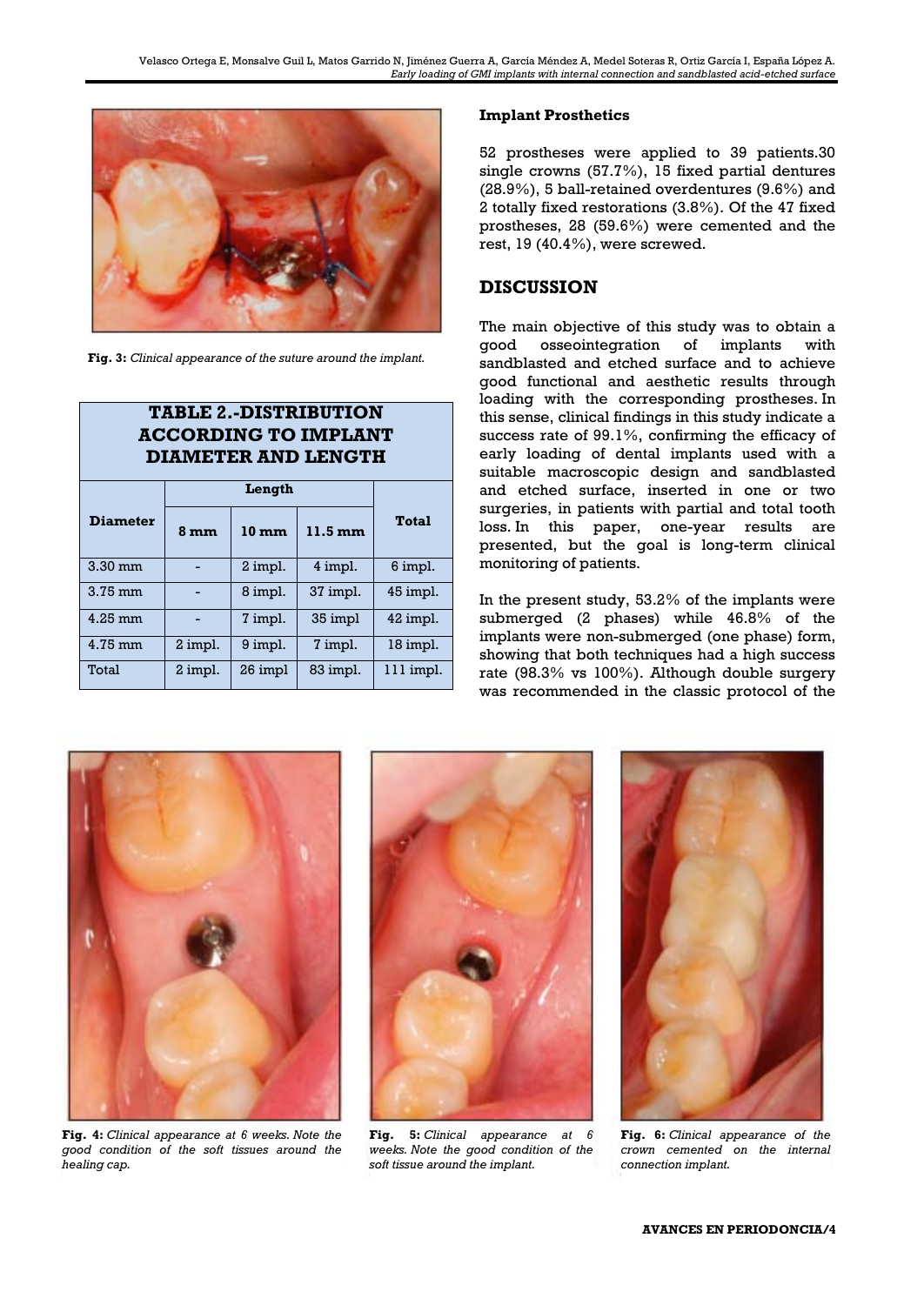Swedish Brånemark group (7) for osseointegration of implants, the experience gained mainly by the Swiss school, shows that the nonsubmerged technique (single surgery) provides also a good tissue response of bone and soft tissues (17,18). The clinical evaluation and longterm monitoring of both techniques (submerged, 2 stages and non-submerged, 1 stage) indicate that the functional and aesthetic results with different implant systems are very acceptable (19,20). In fact, we have compared the clinical outcomes of Brånemark implants inserted with both procedures (1 or 2 surgical stages) without differences in the survival and success rates, which indicates that both techniques are equally predictable (21).

The present study shows the clinical findings of the use of implants in both jaws; Thus, of the 111 implants placed, 55% were inserted in the mandible and 45% in the maxilla. This distinction is based primarily on the fact that past experience indicates that the survival and success rates of implants is lower in the maxilla than in the mandible. However, in this study implant loss was minimal and bore no relation to the maxillary or mandibular location. Furthermore, in this study, most patients had single or partial losses, and the presence of adjacent natural teeth with implants can help prevent or delay alveolar resorption and contribute to occlusal protection compared to implants inserted for rehabilitation of totally edentulous segments (22-24).

This study describes the clinical results regarding the use of implants in the anterior (incisors and canines) and posterior (premolars and molars) region. Thus, of the 111 implants placed, 60.4% were inserted in the posterior region and 39.6% in the anterior region. The posterior region is ideal for assessing the success rate of implants because it is subject to greater masticatory forces where parafunctional occlusal loads are more concentrated (15,22,23). So, wider diameter implants can be an alternative as they get more titanium-bone interface and are more resistant than standard implants and they also favour a good aesthetic emergence profile (25). In the anterior region, the aesthetic factor is very important because implants can replace front teeth that have been lost through trauma, endodontic failure or advanced periodontal disease. In these cases, implants represent the best current therapeutic solution because implant crowns offer good function and aesthetics, and the patient's response to treatment is very positive (26).

In this study, implants lengths went from 8 to 11.5 mm and their diameters were 3.30 mm - 4.75 mm, although most of the implants had standard macroscopic characteristics (Table 2). Thus, the macroscopic structure of the implant is also related to successful treatment (9,10). In fact, the length of the implant may affect treatment success rate, i.e., a longer dental implant offers a larger contact area, thereby enhancing the boneimplant contact ratio; for example, a 10 mm implant offers 30% more contact area compared to a 7 mm implant (27). Osseointegration also affects the diameter of the dental implant. As with the length, a larger diameter implant ensures a more contact surface with the bone, thereby providing a better biomechanical response. Studies indicate that the increase in diameter has a more positive influence on implant integration than increasing its length, but cannot compensate for the lack of length of short implants (27).

In addition to bone quality and surgical technique, the macroscopic design of the implant is also very important to achieve good primary stability after surgery (9). The self-tapping tapered design capacity and can provide a good anchorage in the alveolar bone offering a good bone-implant contact after milling (9). The incorporation of smaller coils in the cervical area, such as those on the implants inserted in this study has shown an increased resistance to axial forces, which helps to preserve the peri-implant marginal bone (10).

This study evaluated the clinical results of the use of implants with a sandblasted and etched surface. Experience with rough surface implants in the treatment of tooth loss confirms a high success rate for implant treatment with highly predictable results in the medium and long term with this type of surface (28,29). Clearly, a therapeutic dental implant is directly dependant on the contact surface between bone and implant (7). Thus, the addition of a surface treated to increase its roughness can provide bonding between the implant surface and the bone improving clinical outcomes (28,29). In this regard, several studies confirm that osseointegration can be facilitated by the use of implants with a rough surface created by the action of sandblasting and acid etching, which shows that there is a good response from host tissues, leading to a high rate of success (30,31). Moreover, implants with sandblasted and etched surfaces achieve better clinical results than implants with a polished surface in conditions of poor bone quality or in bone regeneration techniques with biomaterials, since the treated surface of the implant can optimize the biological response of the bone (32).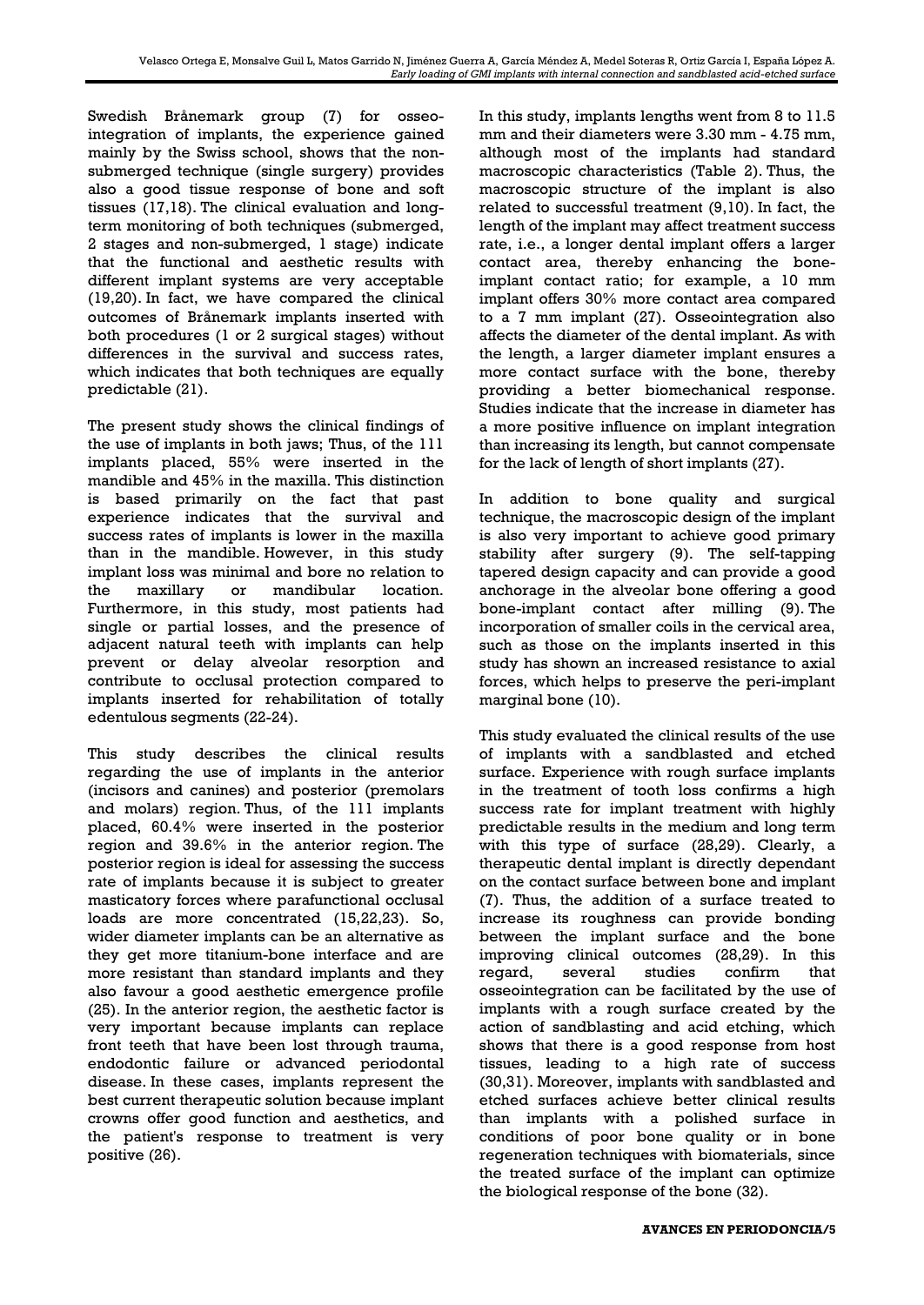In the present study, during the healing period, one implant showed mobility and was removed. These early failures may be caused by factors related to the surgical procedure, such as overheating of the bed or the lack of primary stability that prevents proper bonding between the implant surface and the bone (33). Subsequently, there was a case of periimplantitis as a late complication that was successfully treated with guided bone regeneration (34). After the prosthetic phase was performed, the results showed a 100% success rate of implants in the 12 months after the early functional load.

Early loading is one of the most important aspects assessed in this study. Although at the beginning of oral implantology a functional load-free healing time of 3-6 months was advocated, currently early loading represents an advance in the development of implantology protocols since it reduces the waiting time, benefiting patients with different kinds of tooth loss (12-15). Early loading protocols have been developed as they improve the surgical aspects of the implant. Thus, macroscopic design and surface roughness have been used to establish good bone to implant contact and rapid osseointegration (12-15).

From a prosthetic point of view, early loading has been used in different studies involving all types of implant restorations, such as single crowns, fixed bridges, total restorations and overdentures (6,13,15,17). Early loading has improved with the new internal connections that achieve an excellent fixation and transmission of forces to the implant abutments, reducing functional waiting time (35,36). These clinical findings are confirmed in this study, where the implants used had an internal connection for attachment to the corresponding prosthetic abutments. The internal connection was a major breakthrough in the functional and aesthetic clinical outcomes of prosthetic implants, since they improve the biomechanical response to stress, reduce bacterial contamination of the implant-abutment junction and provide a good seal for excellent aesthetics (35,36).

# **CONCLUSIONS**

Oral rehabilitation with implant-supported prostheses has become an everyday dental treatment. A prerequisite for the success of this therapy is to achieve and maintain osseointegration of implants. In this regard, the use of surgical techniques with an appropriate macroscopic implant design to achieve good surgical stability and a sandblasted and etched surface to achieve an acceptable level of osseointegration, followed by restoration with the necessary prosthesis through early loading protocols, represents a successful treatment that satisfies patients positively improving their oral quality of life.

# **REFERENCES**

- 1. Jemt T, Stenport V. Implant treatment with fixed prostheses in the edentulous maxilla. Part 1: Implants and biologic response in two patients cohorts restored between 1986and 1987 and 15 years later. Int J Prosthodont 2011;24:345-55.
- 2. Jemt T, Stenport V. Implant treatment with fixed prostheses in the edentulous maxilla. Part 2: prosthetic technique and clinical maintenance in two patient cohorts restored between 1986 and 1987 and 15 years later. Int J Prosthodont 2011;24:356-62.
- 3. Attard NJ, Zarb GA. Long-tem treatment outcomes in edentulous patients with implant-fixed prostheses: the Toronto study. Int J Prosthodont 2004;17:417-24.
- 4. Simonis P, Dufour T, Tenenbaum H. Long-term implant survival and success: a 10-16 year follow-up of nonsubmerged dental implants. Clin Oral Implant Res 2010;21:772-7.
- 5. Mertens C, Steveling HG, Stucke K, Pretzl B, Meyer-Bäumer A. Fixed implant-retained rehabilitation of the edentulous maxilla: 11-year results of a prospective study. Clin Impl Dent Relat Res 2012;14:816-27.
- 6. Buser D, Janner SFM, Wittneben JG, Brägger U, Ramseier CA, Salvi GE. 10-year survival and success rates of 511titanium implants with a sandblasted and acid-etched surface: a retrospective study in 303 partially edentulous patients. Clin Impl Dent Relat Res 2012;14:839-51.
- 7. Brånemark PI, Zarb GA, Albrektsson T (eds.). Tissue integrated prostheses: osseointegration in clinical dentistry. Chicago. Quintessence. 1985.
- 8. Grandi T, Garuti G, Guazzi P, Tarabini L, Forabosco A. Survival and success rates of immediately and early loaded implants: 12-month results from a multicentric randomized clinical study. J Oral Impl 2012;38:239-49.
- 9. Elias CN, Rocha FA, Nascimento AL, Coelho PG.Influence of implant shape, surface morphology, surgical technique and bone quality on the primary stability of dental implants. J Mech Behav Biomed Mater2012; 16:169-80.
- 10. Kang YI, Lee DW, Park KH, Moon IS. Effect of thread size on the implant neck area: preliminary results at 1 year of function. Clin Oral Impl Res 2012;23:1147-51.
- 11. Esposito M, Grusovin MG, Willings M, Coulthard P, Worthington HV. The effectiveness of immediate, earlyand conventional loading of dental implants: a Cochrane systematic review of randomized controlled clinical trials. Int J Oral Maxillofac Implants 2007; 22:893- 904.
- 12. Cochran DL, Jackson JM, Bernard JP, Ten Bruggentake CM, Buser D, Taylor TD et al. A 5-year prospective multicenter study of early loaded titanium implants with a sandblasted and acid-etched surface. Int J Oral Maxillofac Implants 2011;26:1324-32.